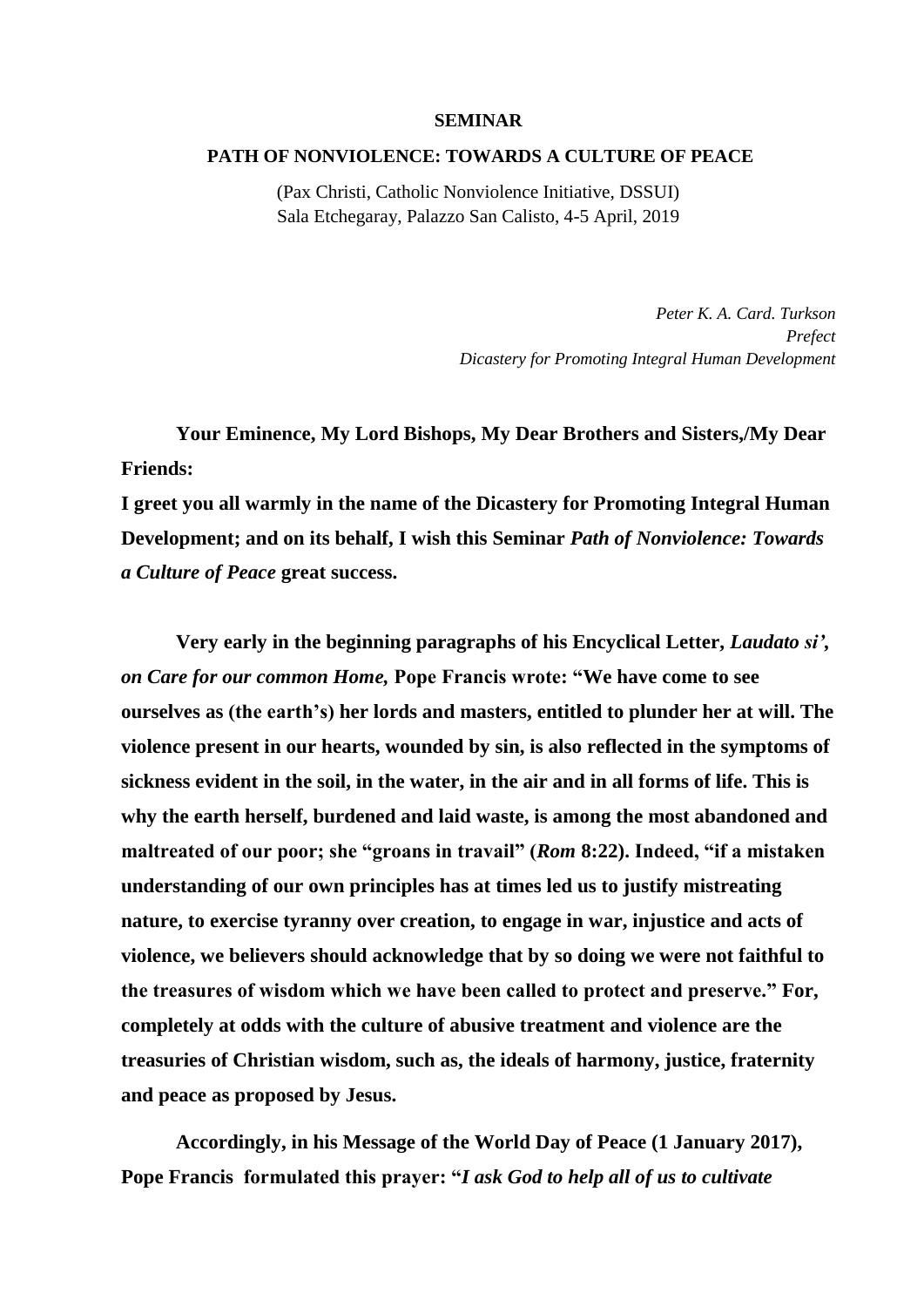*nonviolence in our most personal thoughts and values;"* **and, as means, Pope Francis went on to say:"** *May charity and nonviolence govern how we treat each other as individuals, within society and in international life".* **Indeed, "***may the little way of love of St. Therese of Lisieux , the little way of Jesus, guide us: not to miss out on a kind word, a smile or any small gesture which sows peace and friendship".* 

**These sentiments of Pope Francis suggest that** *Christian nonviolence* **may indeed have a face and a name; and that the face and the name is** *Jesus, meek and humble of heart!* 

**The way Jesus teaches us to face violence and conflicts is very unique and striking. Jesus lived in violent times, but did not resort to violence. While announcing the Kingdom of God, he highlighted the power of care and mercy over domination and violence (cf Mt 5: 35-38 and Lk 6:27-36). He blessed the peacemakers (Mt 5: 9), called on us to love everyone, even our enemies (cf. Mt 5: 44; Lk 10: 25-37) and to turn the other cheek (Mt 5:39), a command that, according to Pope Benedict XVI, "***is the magna carta of Christian nonviolence***" (Angelus, 18 February 2007). Jesus also rejected the use of violence, even during his passion (cf. Mt 5:39; Lk 23:24); and his cross became a symbol of reconciliation (cf. Rm 5:1-2). Jesus' resurrection was not a symbol of revenge, but rather a new life that brought the gift of new peace to his community and to the whole of the universe. The resurrection was in fact the ultimate symbol of the victory of love over evil, of active non-violence over violence, of the way of peace over the way of war and vengeance. For, when risen Jesus meets his disciples who abandoned him and fled, he was not vengeful and full of reproach. His was rather a benign, reconciling and a self-endearing greeting of "***peace"* **(Jn.20:19-23); and he sends his disciples to share the same!**

**It is for all these that Jesus called himself "***meek and humble of heart,"* **(Mt 11:29) and invited his twelve/seventy-two disciples and disciples of all times to take his yoke on themselves. But in the light of the few observations made above about the ministry of Jesus, the "***meekness"* **of Jesus is his total self-abnegation, as a consequence of his incarnation: a self-abnegation that takes two forms,**